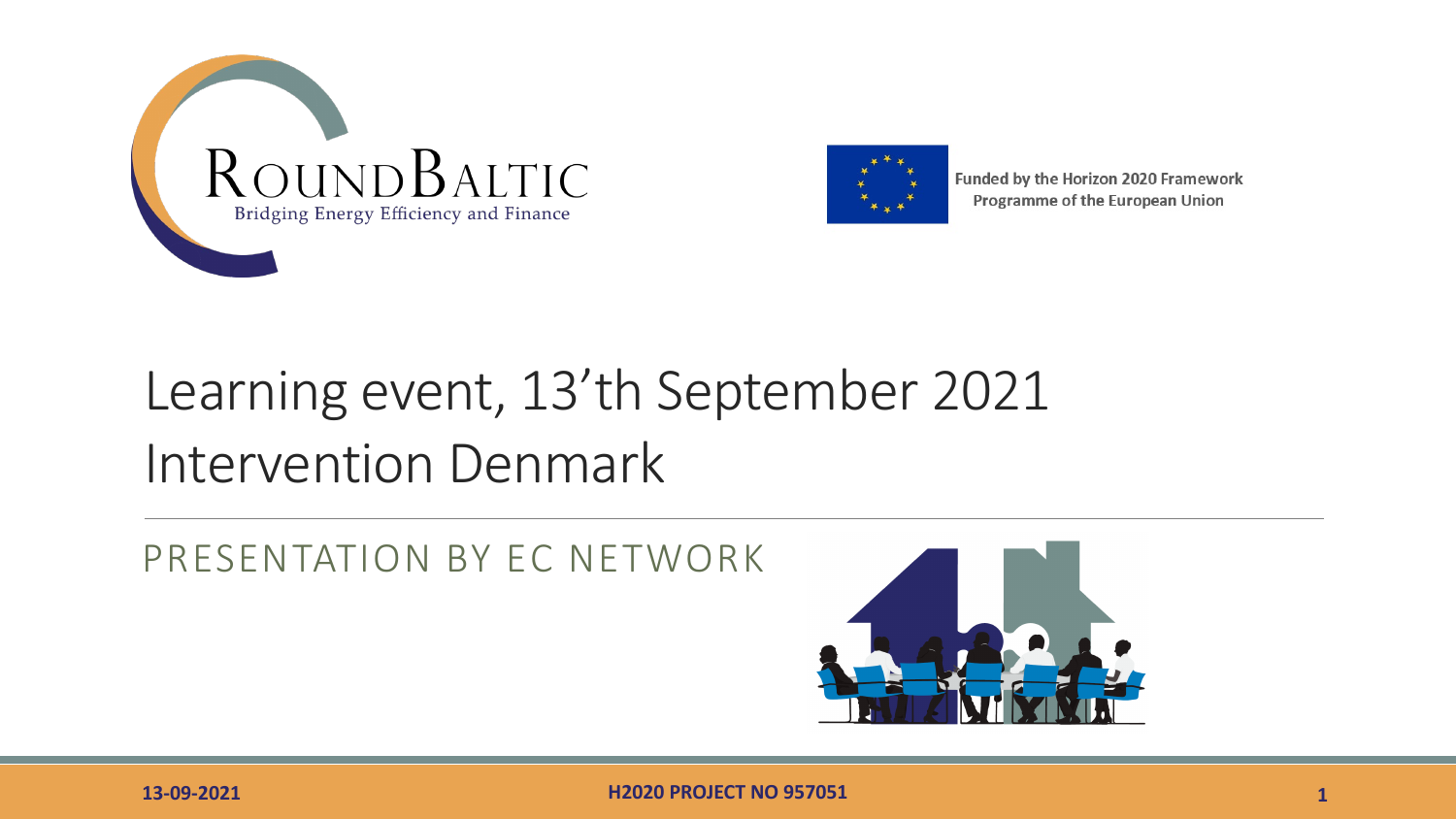## Key scope of intervention



#### **National policy**

- 70% CO2 reduction by 2030
- CO2 neutrality by 2050

#### **Financial sector**

• Increasing commitment to sustainable energy finance

#### **Role of RoundBaltic**

- Helping to implement national policies on regional/local level
- Facilitating/Enabling actions in interaction with stakeholders
- Instrumental for making financial tools work in practice



#### **Target of triggered investments**

#### **Central Denmar**k

- Private housing: 15-30 MEUR
- SME sector: 3-6 MEUR

#### **South Denmark**

- Private housing: 25-50 MEUR
- Social housing: 8-16 MEUR
- SME sector: 4-8 MEUR

#### **Eastern Denmark / Copenhagen & Zealand**

- Private housing 18-36 MEUR
- Social housing 16-32 MEUR
- SME sector 5-10 MEUR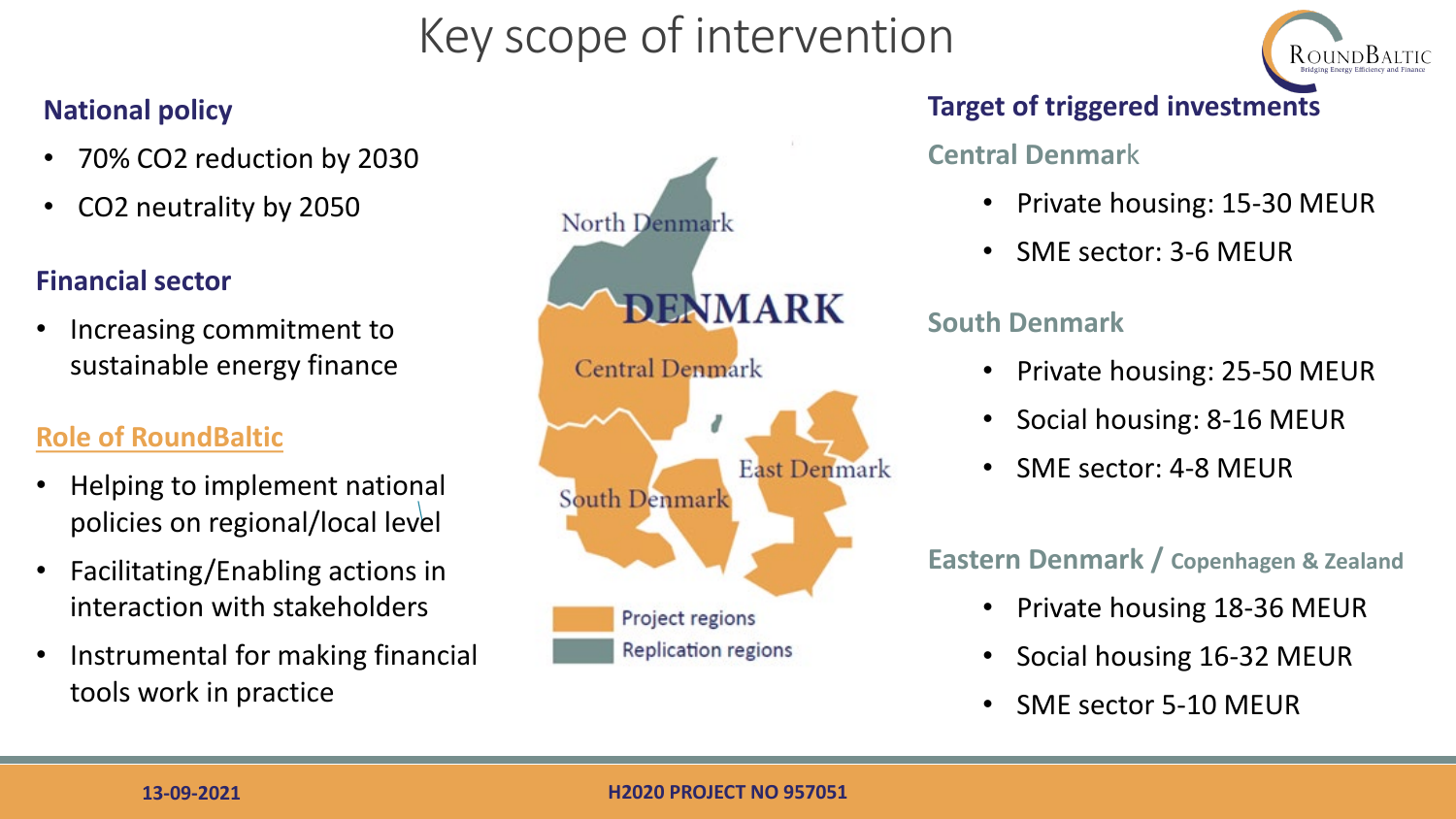



#### • **Effective use of public funds:**

• Maximising the use of available public funding, e.g. tailored financing schemes and risk-sharing mechanisms, funding project development assistance

#### • **Assistance and aggregation:**

• Increasing availability of a large-scale pipeline of bankable projects to feed investment platforms at regional / cross municipal level and financial instruments/products. This can be achieved through, among others, project development assistance and promotion of one-stop-shops for project developers.

#### • **De-risking:**

- Eliminating financial, legal and technical risks to convince decision-makers to invest in energy efficiency measures (residents, SMEs, financiers etc.), for example
	- Increasing knowledge of measures and their benefits (including non energy benefits)
	- Holistic business and decision models
	- Standardisation making it simple, easy, transparent and recognizable using standard approaches (identification, documentation, monitoring etc.) and standard values based on statistical evidence.
	- Risk sharing mechanisms toward vulnerable consumers

.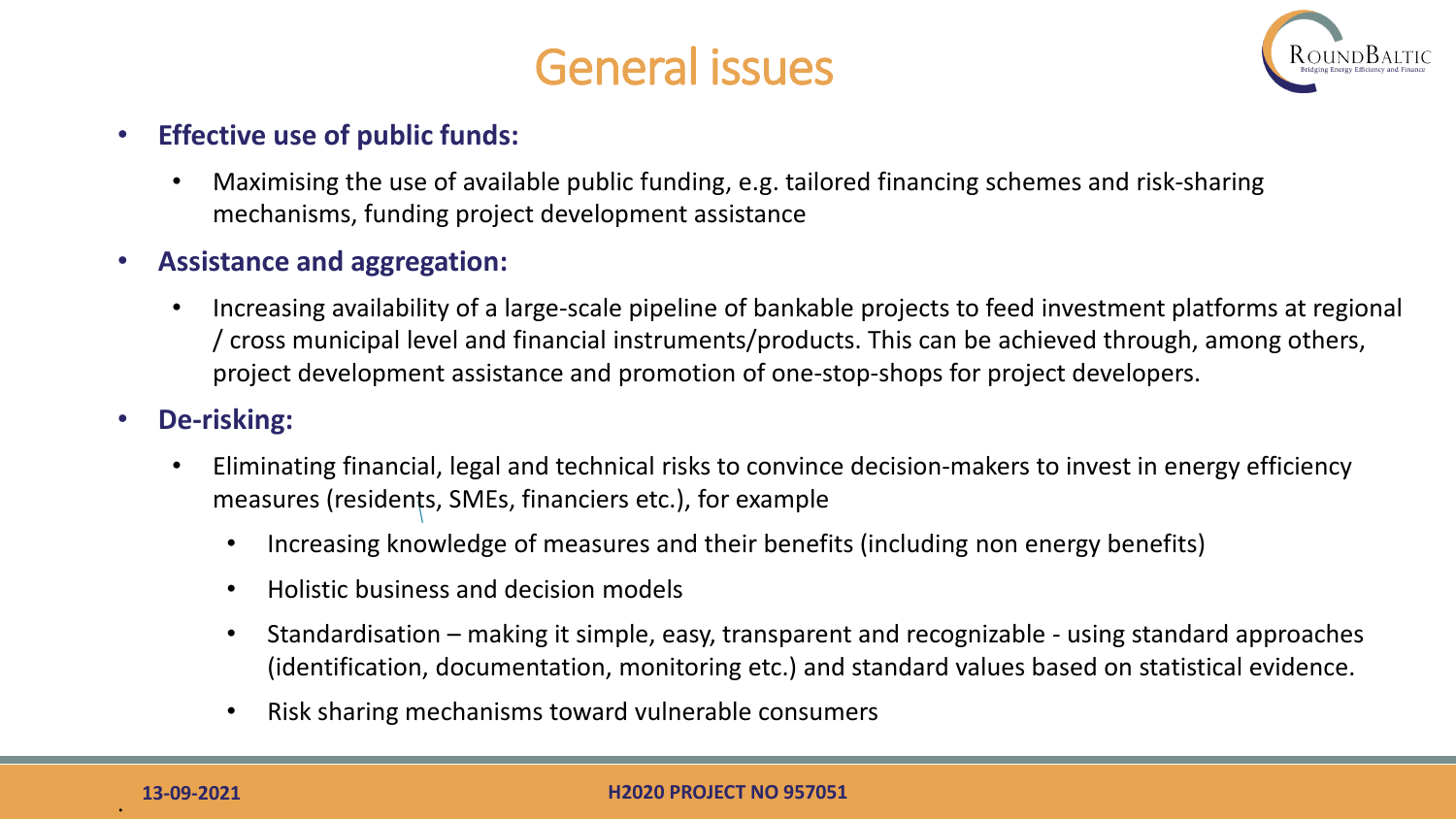## Private housing



- **E** Establishing integrated home renovation services at regional level (one-stop-shop facilities / investment platforms)
	- Reduce complexity and make it easy and simple for homeowners to decide on energy efficiency measures
		- Including providing tools such as e.g. an improved energy performance certificate
	- Connect all actors in the value chain
	- Streamline access to various support measures
	- Cooperating / establishing partnerships with financiers to improve access to private capital through various financial products
		- Ensuring proper documentation and risk mitigation
		- Providing bank advisers with the necessary skills and tools to advice homeowners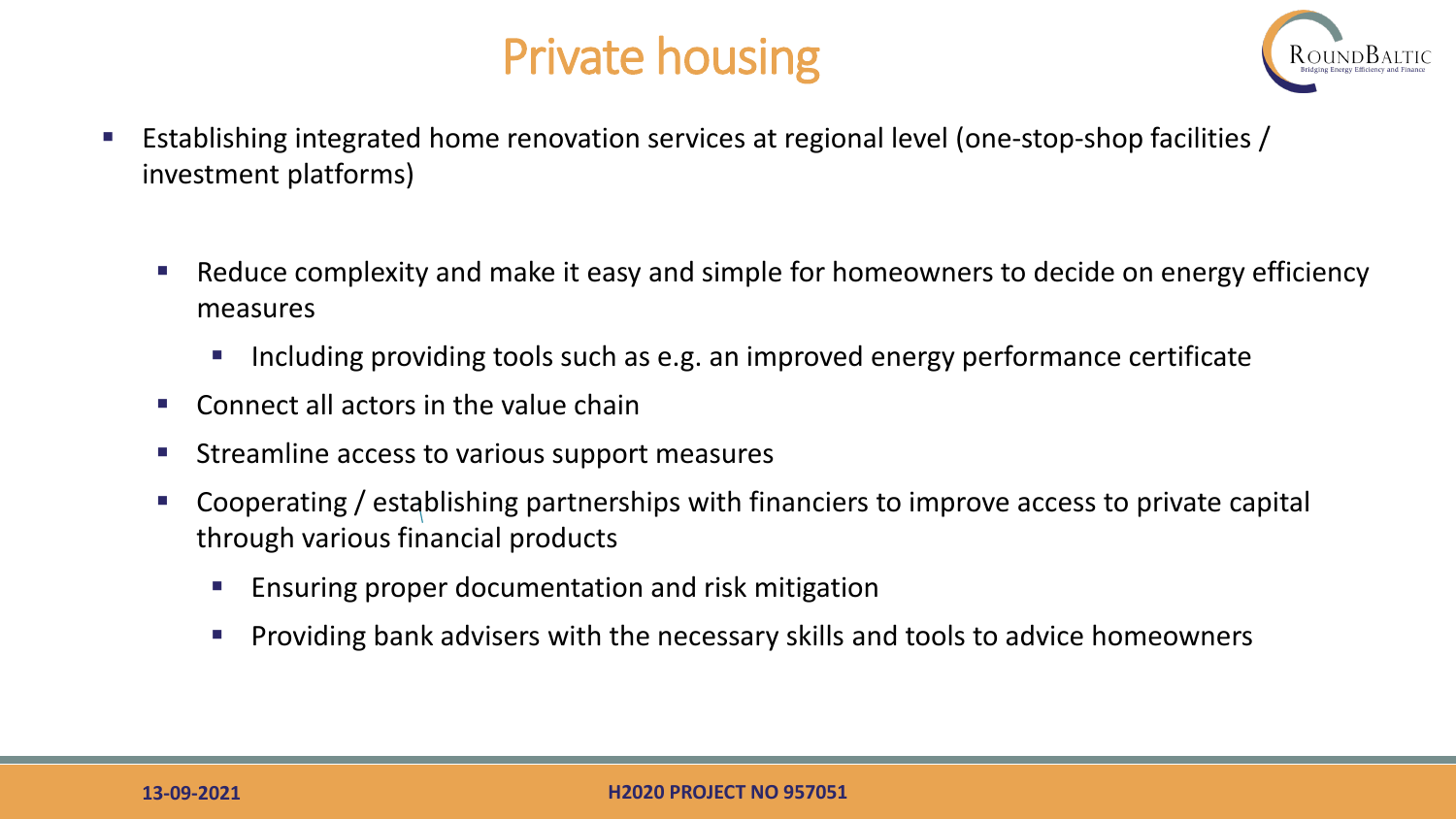



- **Optimising use of public funds and adding private capital**
	- **There is an actual need to supplement funds from the Nation Building Fund with private capital (mortgage 4)** lenders, pension funds etc.)
	- **Public funds are being geared towards more green investments though a new mandatory screening process** for new projects
- Facilitating national initiative of a **new guarantee instrument,** which is to be in place from September 2021
- Creating trust through **dynamic heating accounting**, which is based on three measuring points CO2, humidity and heat – providing a more holistic overview of consumption
	- Results from evaluation of pilot projects will be available ultimo 2021
- **RoundBaltic Webinar** in November 2021 to take stock on these initiatives as a warming up for the next national and regional roundtables (in Danish).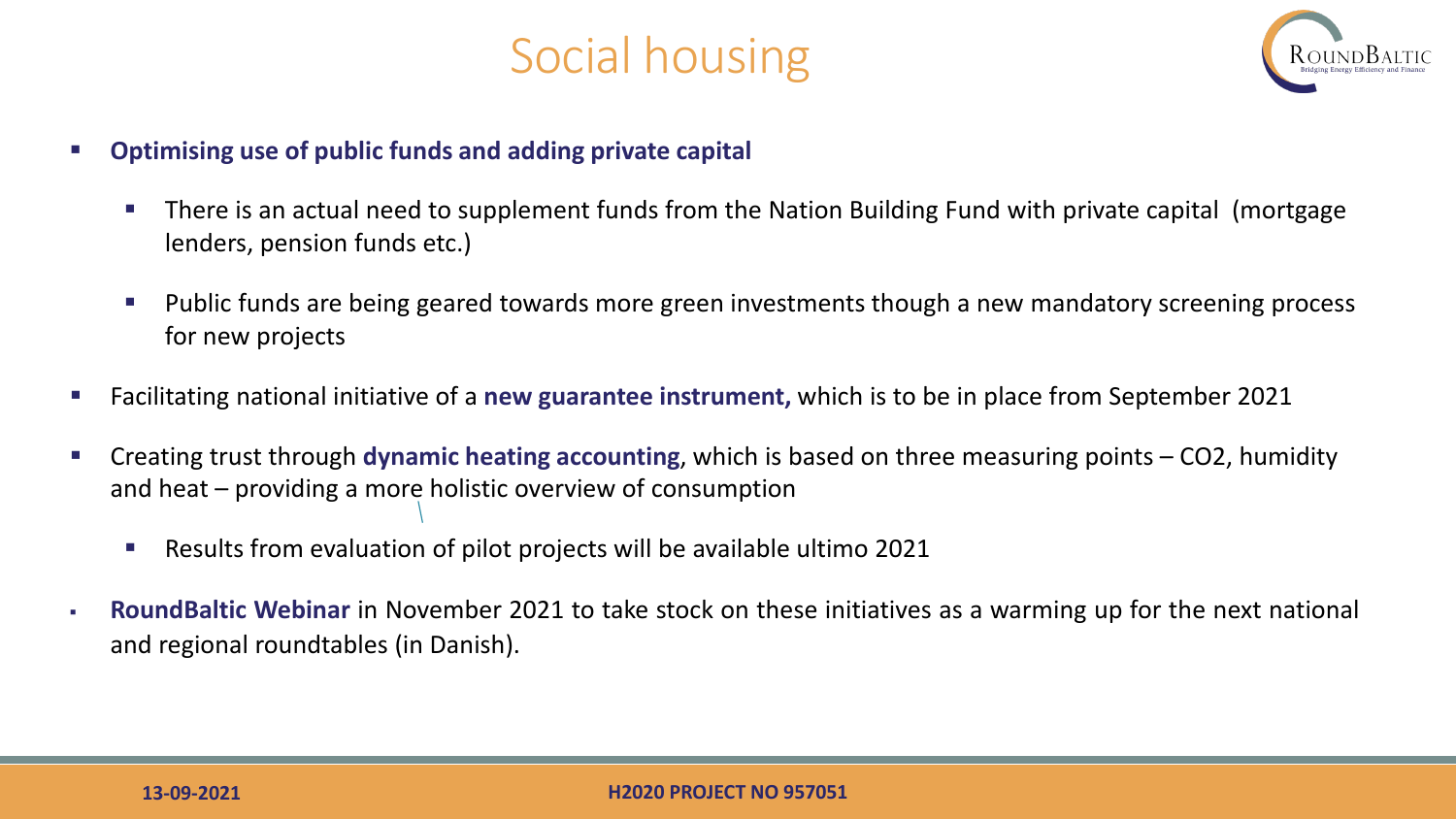



- Establishing cooperation platforms at regional level (one-stop-shop facilities / investment platforms)
	- Reduce complexity and make it easy and simple for SMEs to decide on energy efficiency measures
		- Holistic approach focusing on business drivers, circular economy etc.
	- Connect all actors in the value chain
	- Streamline access to various support measures
	- Cooperating / establishing partnerships with financiers to improve access to private capital through various financial products
		- **E** Ensuring proper documentation and risk mitigation
		- **Providing bank advisers with the necessary skills and tools to advice SMEs**